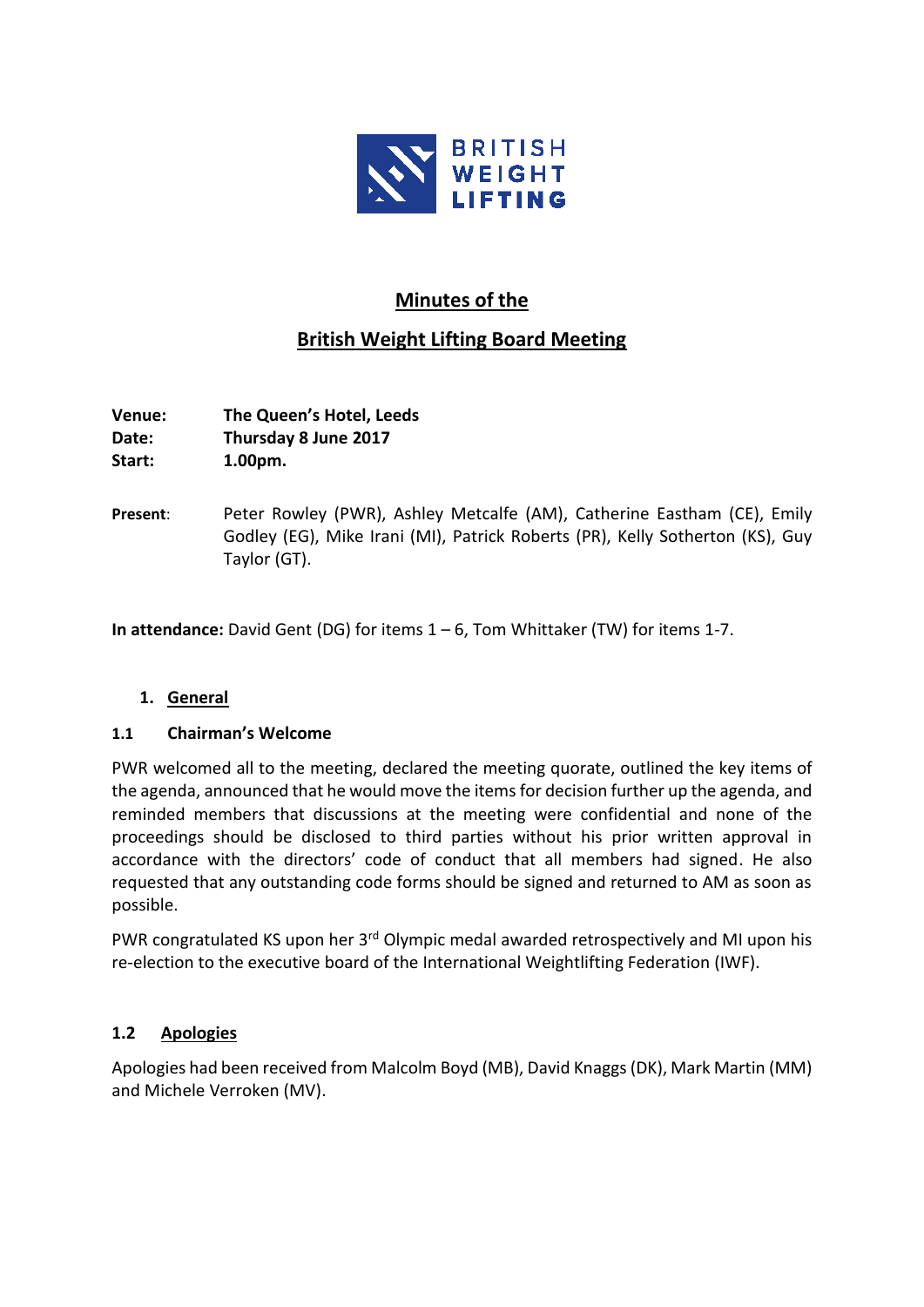# **2. Declarations of Interest**

PWR reminded members of the need to declare their interest in any items for discussion or requiring a decision. No declarations of interest were declared.

# **3. Minutes of the meeting on 8 March 2017 and matters arising**

The minutes of the Board meeting held on 8 March 2017 circulated previously were agreed as read and approved for posting on the website.

PWR referred to item 12 of the minutes of the meeting of 8 March 2017 and informed members that since the last meeting, all national governing bodies were now required to complete their governance action plans by 31 October 2017 and not, as previously, 31 March 2018. There were no other matters arising not appearing elsewhere on the agenda.

# **4. Decisions taken outside the Board Meeting**

PWR referred to his email to all members of his email of 23 May 2017 informing them of the resignation of Stewart Cruickshank (SC). **It was agreed that the current complement of 11 members was optimal and that any decision to fill a casual vacancy would await the annual board effectiveness and skills' review.**

AM referred to his emails seeking and receiving a mandate to vote for preferred candidates at the IWF Congress in Bangkok at which Dr Tamas Ayan had been re-elected as President and MI re-elected to the Executive Committee. Members considered how Dr. Ayan's re-election may support BWL's development and how MI's re-election may assist BWL develop influence internationally in Commonwealth, European and World weightlifting.

# **5. Matters for decision**

# **9a. BWLA Blood Spillage Policy and Infectious Diseases Policy**

AM referred to the papers circulated previously, explained the need to review and revise our current regulations, recommended that they be adopted and invited comments. Following discussion, **the policies were approved as drafted with immediate effect.**

# **9b. Extraordinary General Meeting (EGM)**

AM referred to the paper circulated previously. The draft Articles of Association, as approved at our previous Board Meeting in March 2017 require members' approval and following feedback from other NGBs a and funders he recommended an EGM in early September 2017 at a venue to be confirmed at a BWL event, affording the possibility to engage with more attendees and provide the opportunity to communicate positively over the next 3 months about the benefits of and why changes to our Articles are necessary.

Following discussion **members agreed unanimously that the draft Articles be presented to members for approval at an EGM in September 2017.**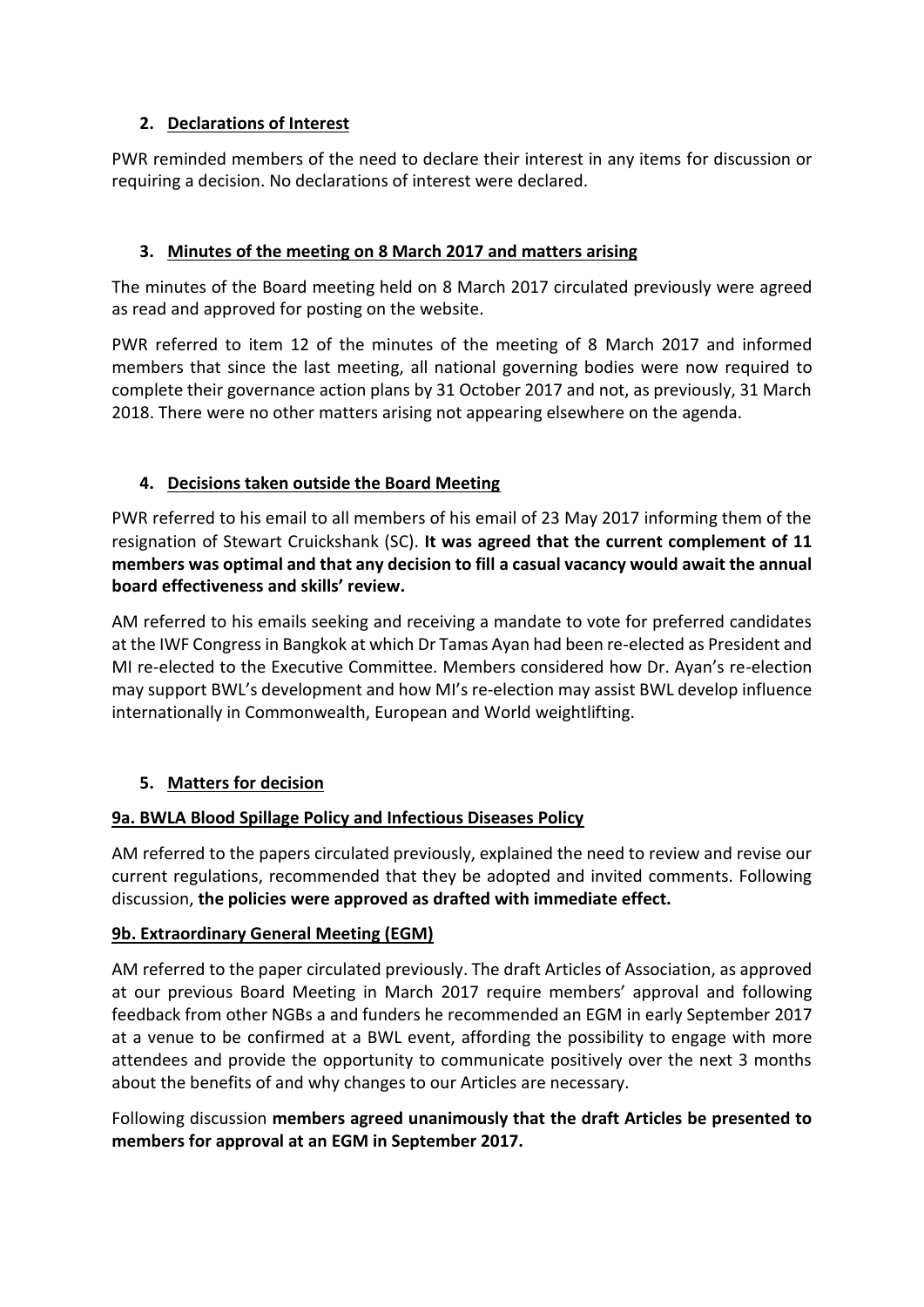# **6. Minutes and recommendations from sub-committees**

CE, GT, PR and PWR updated members on respective committee matters and future matters to be considered.

There had been insufficient business for the committees to meet formally, but there had been various communications pertaining to Development, Performance and Audit & Finance matters requiring discussion within groups. The England Group held its inaugural meeting at Sheffield Hallam University on 26 April 2017 to consider role, purpose and strategy. AM undertook to circulate copies of all committee meetings to board members.

# **7. Sport Development, Coach Education and Sport England Review**

DG presented a PowerPoint presentation to update the board on discussions with Sport England re provisional measures for BWL's targets and talent to be submitted by 9 June 2017 **which were agreed provisionally by the board.** AM would confirm the final metrics following Sport England's June 2017 board meeting.

DG's presentation then informed board members comprehensively on sport development matters generally, relationships with Home Nations, safeguarding wherein there had been no new incidents reported, coach education and learning, responding to questions from members.

DG left the meeting.

# **8. Performance and UK Sport update**

PWR welcomed TW to his first meeting and invited his PowerPoint presentation following UK Sport's decision to fund para powerlifting only.

The board was updated on the successful outcome of a bid to Sport England for talent pathway funding of £357k, a substantial uplift on the previous cycle; the progress of our elite lifters at various competitions, staff, recruitment, prospects for the World Juniors in Tokyo later in the month and the progress of athletes towards the Commonwealth Games in 2018. EG asked for BWL to clarify and communicate the selection criteria for the Commonwealth Games, previously issued in advance of the British Championships in June. AM confirmed that they were, in his opinion already clear, but for the avoidance of doubt agreed to re-issue them.

TW also reminded board members of the performance pathway programme and following discussion about the team manager's role at the Commonwealth Games left the meeting.

# **9. Finance Matters and Update**

# **9a. Management Accounts for April 2017**

In the absence of MM, AM referred to the papers circulated previously and the summary slides in the PowerPoint presentation of financial performance for April 2017. Members noted the good start to the year and the very satisfactory performance for the month on budget.